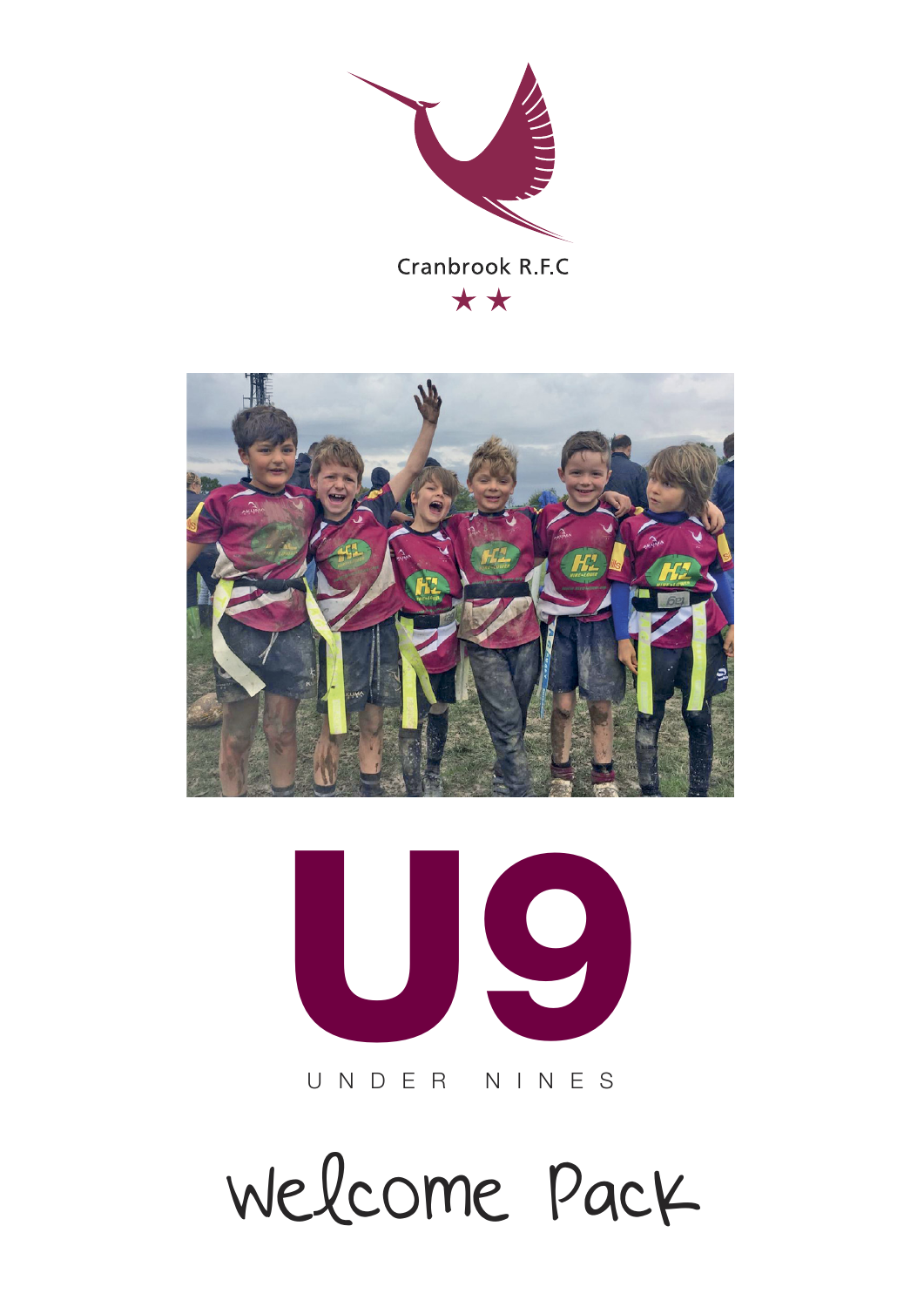### Welcome to **U9**s

Welcome back, we remain as U8s until the new season officially commences and this Welcome Pack provides information for the new season.

In this Welcome Pack, you'll find some useful information about the the Club and U9s Rugby.

We are however, unable to provide any Festival dates at this stage.

At the time of printing (mid August 2020), the Return to Rugby is governed by the RFU and government's Coronavirus (Covid-19) guidelines.

The RFU can confirm that the game is now at Phase C of the Return to Rugby Roadmap, following approval from the government. The return will initially be through non-contact rugby focused on Ready4Rugby, a noncontact game, enabling two teams of up to 10 players to engage in some match activity for limited time.

The majority of our sessions will be focussed on Rugby fitness and skills inline with RFU and government guidelines.

We plan to have fun, in a safe, controlled environment as we continue down the Return to Rugby Roadmap.

As always, we welcome new players, parents and volunteers to the squad.

Regards

Martin Taylor Head Coach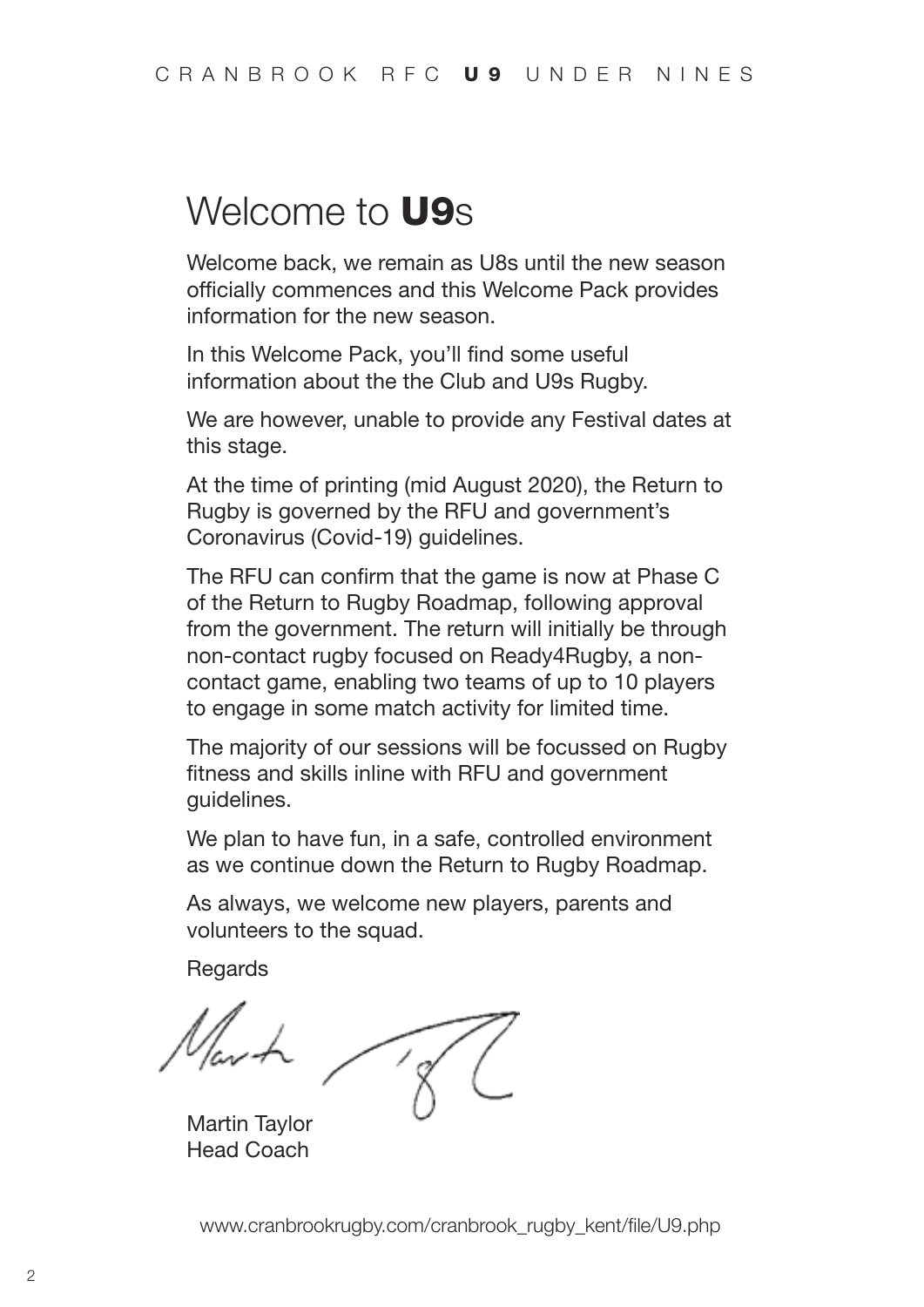

## Minis Mission **Statement**

The aim of CRFC's Mini rugby is to foster and develop young players (girls & boys) of all abilities in the game of rugby in a safe, non-competitive, enjoyable

environment through activities which ensure progressive skill development.

Using the foundation of the RFU's Age Grade Rugby and the progressive development tools guided by Quilter Kids First program. We will ensure all of our coaches 'Are In' and are committed to developing young athletes into compassionate and respectful individuals and team members.

We will ensure each player demonstrates the highest standards of RFU's T.R.E.D.S (Teamwork, Respect, Enjoyment, Discipline, Sportsmanship) at all times on and off the pitch and external to the club grounds.



*Proposed new CRFC Clubhouse*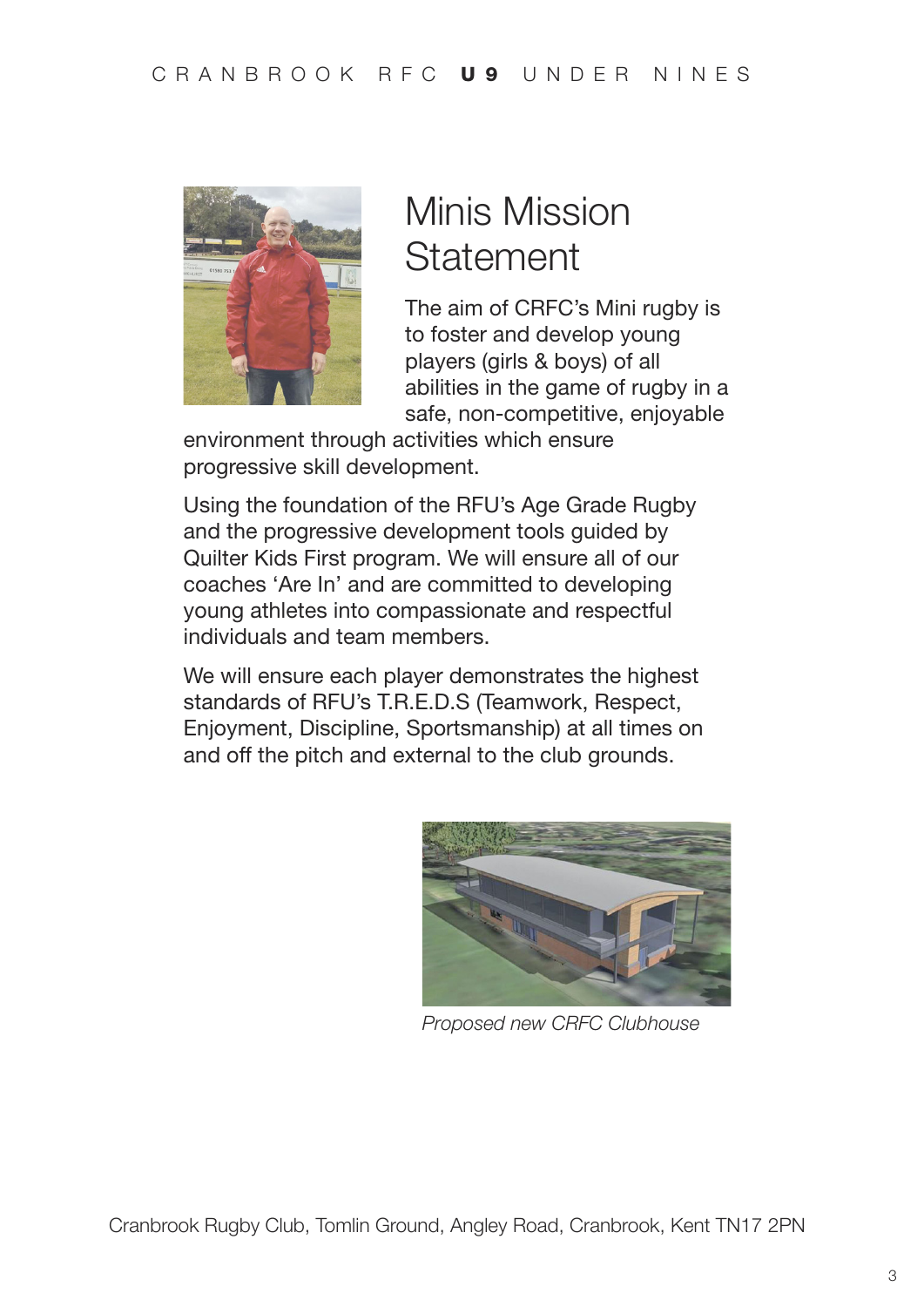### **Membership**

Membership enrollment forms will be sent out very soon so they are ready for the start of the season (early bird discount will apply for members signing up before Oct 2020).

Family membership can and will include both parents and all children (under the age of 18).

The facility for a single child to sign up is not applicable before U17/18's (students and most likely only to play for part of the season due to schools rugby and commitments).

Club or Social membership are available for adults (see membership form).

Benefits:

- A family membership gives 12 months of sport (Rugby, Netball, Cricket etc) for roughly £3 per week
- RFU Insurance
- Membership discount at the Club bar
- Entries to various Festivals
- Opportunity to purchase Rugby International Tickets
- Club liaison with Harlequins RFC
- All Coaches' further development paid by the Club
- First Aid training paid by the Club
- And much more...

**PLEASE NOTE:** We operate a try before you buy policy for the children. In practice this means that a child can come to three training sessions before they will be asked to become a member. A non-member will not be allowed to participate at festivals.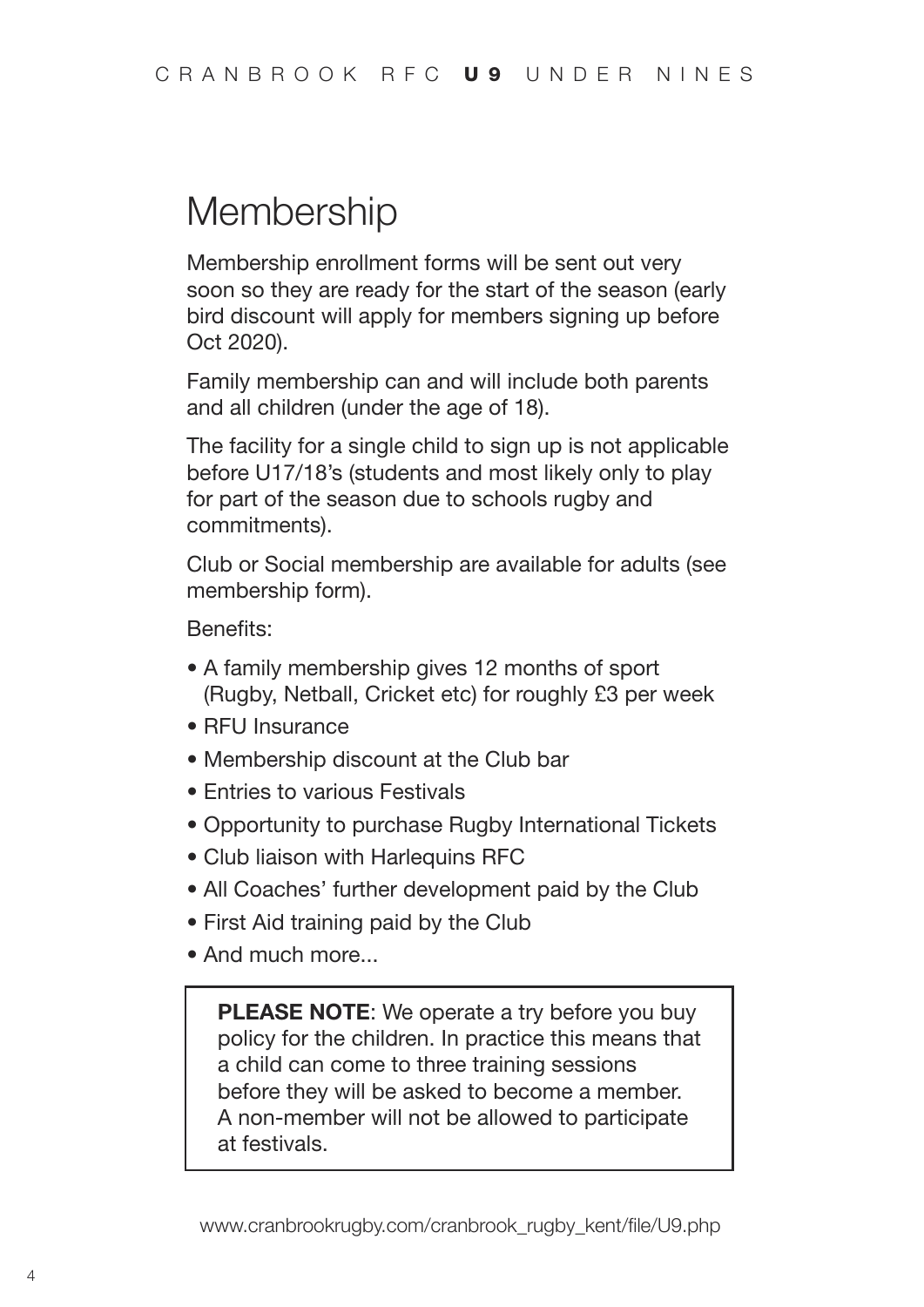## Cafe, Bar and Shop

The Café provide hot food & drinks and the licensed Bar opens from 9:30am on Sunday mornings.

The Shop, located in the Clubhouse sells a variety of Cranbrook Rugby Kit for players of all ages.

The shop is currently run by Mrs Forknall and Mrs Sellick (both volunteers) and is open most weekends from 09:15 to 10:00 plus 12:00 to 12:30.

### What to bring and wear

Players are expected to wear CRFC Kit consisting of Maroon rugby shirt, black shorts and black socks for Training and Festivals, which can be purchased at the Club Shop.

Bring additional clothes suitable for the weather conditions on the day and snacks and water as we have regular breaks through the training session.

Wear boots with IRB approved studs in good condition, no single stud to the toe and no rough edges or abrasions.

Wear safety googles rather than glasses.

Gumshield/Mouthguard must be used.

Wear a smile whatever the weather and be prepared to get muddy!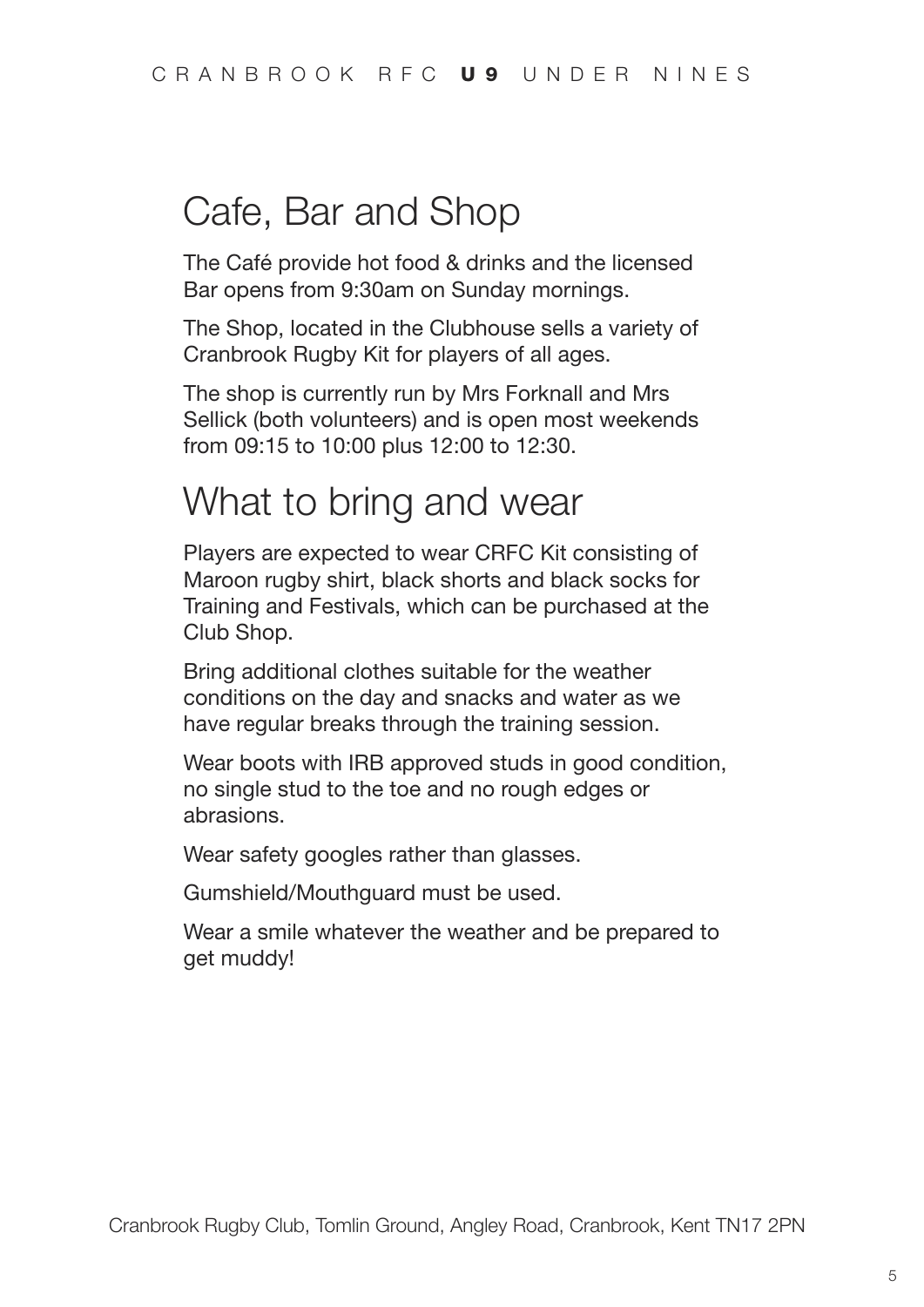## **U9** Rules of Play

The object of the game is to score a try by placing the ball with a downward pressure on or behind the opponents' goal line.

Under 9s Rugby is played between teams of equal numbers of players, containing six or seven players on the pitch at any one time.

The maximum pitch size is 60 metres by 30 metres.

The ball can only be passed sideways or backwards (but not forwards). If the ball is knocked forwards then a free pass is awarded to the non-offending team, unless advantage occurs to the non-offending team. In order to keep the game flowing, referees may play advantage wherever possible.

Only the ball carrier can be tackled. The ball carrier can run and dodge potential tacklers but cannot fend off or hand off using their hands or the ball. The ball cannot be pulled out of the ball carrier's hands at any time.

A "Tackle" is deemed to be any contact below the arm pits of the ball carrier which results in the ball carrier being held by the opponent of the ball carrier.

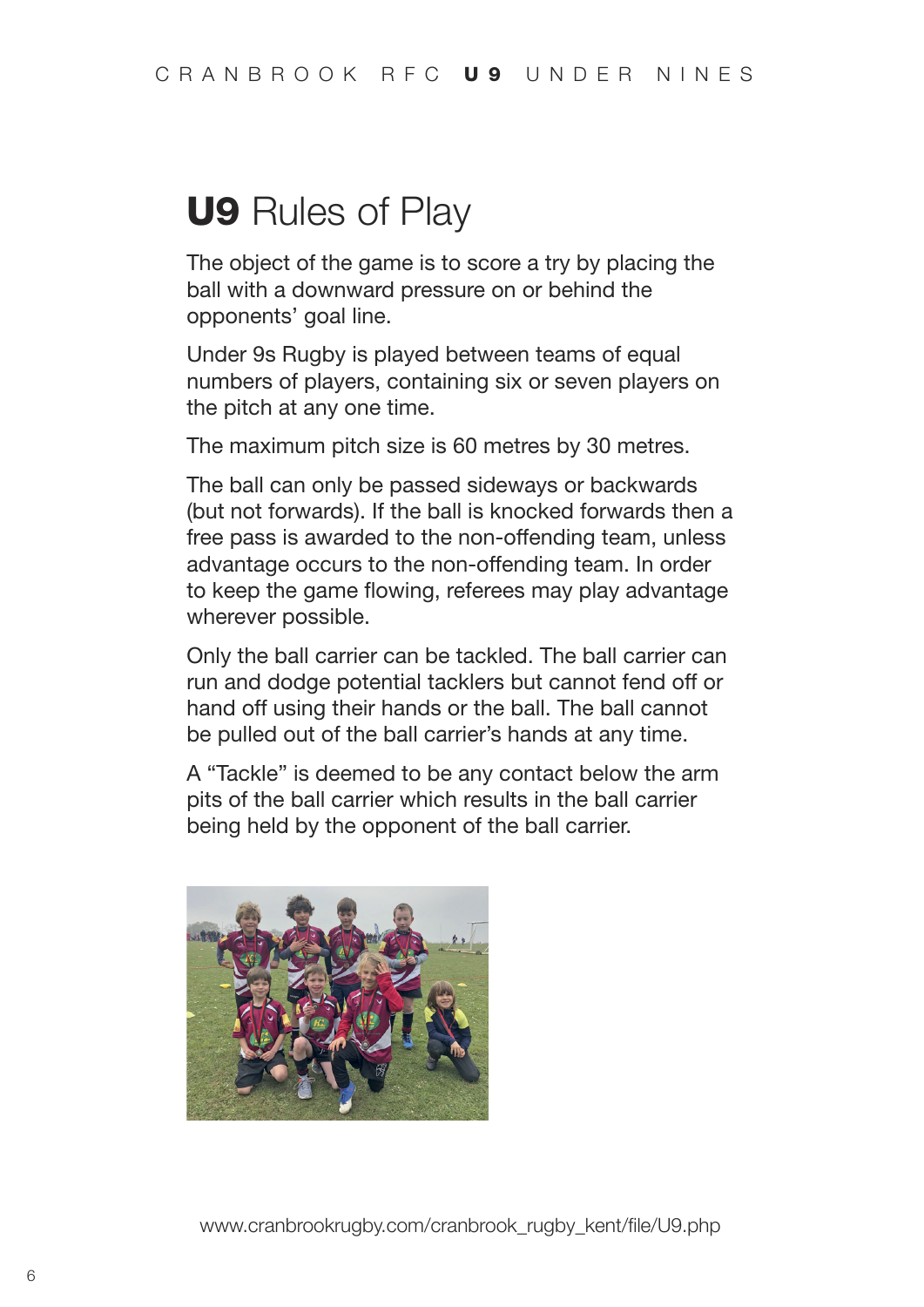## **U9** Training

Training for U9 boys and girls is held on Sundays through September to April and starts promptly at 10am and finish around 11:30am.

Training days are identified on the diary and will be regularly updated as the season progresses.

If inclement weather requires a cancellation of training during the season our method of communication will be via **WhatsApp**.

Please ensure that you provide your details asap.

Sessions will be interactive and fun throughout the season.

We are always looking for volunteers to help out at training sessions so be prepared to get active!

## **U9** Pitch location



Cranbrook Rugby Club, Tomlin Ground, Angley Road, Cranbrook, Kent TN17 2PN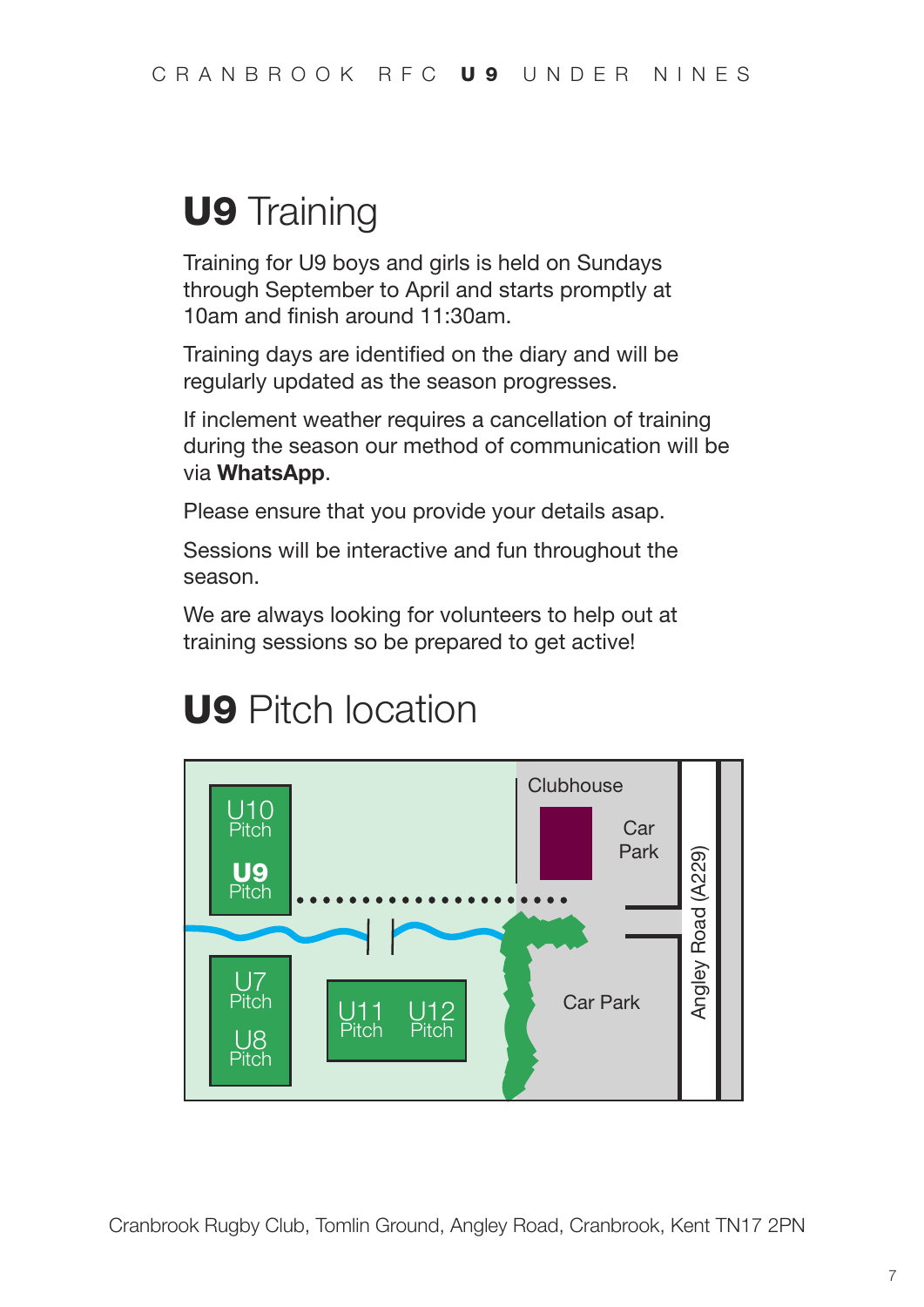## **U9** Festivals

Festival dates for this season have yet to be finalised. We shall provide all dates once we have them.

This year teams will consist of six or seven players on a bigger pitch with contact.

Travel is an essential component of festivals. Please advise me if you are having problems attending due to travel issues. The normal cost of parking at a festival is £5 per car. Different clubs are able to cope with different volumes of traffic so be prepared.

Festival details will be emailed out in advance by Gemma.

Players will be required to a) be a member of CRFC b) registered by the RFU c) be within the appropriate age range and d) Wear club kit.

You represent the club at festivals and appropriate behavior is expected at all times.

The host of the festival normally have refreshments available on the day, however it's wise to bring additional snacks and hydration.

Kit such as tents, balls, bibs and first aid are brought to the festival by the coach(s).

The coaches endeavor to ensure all players get fair playing time. Players normally get either a medal or certificate for their participation.



Festivals are key to individual player development and team bonding. Training sessions will be designed around the squads strengths and weakness at festival performance.

www.cranbrookrugby.com/cranbrook\_rugby\_kent/file/U9.php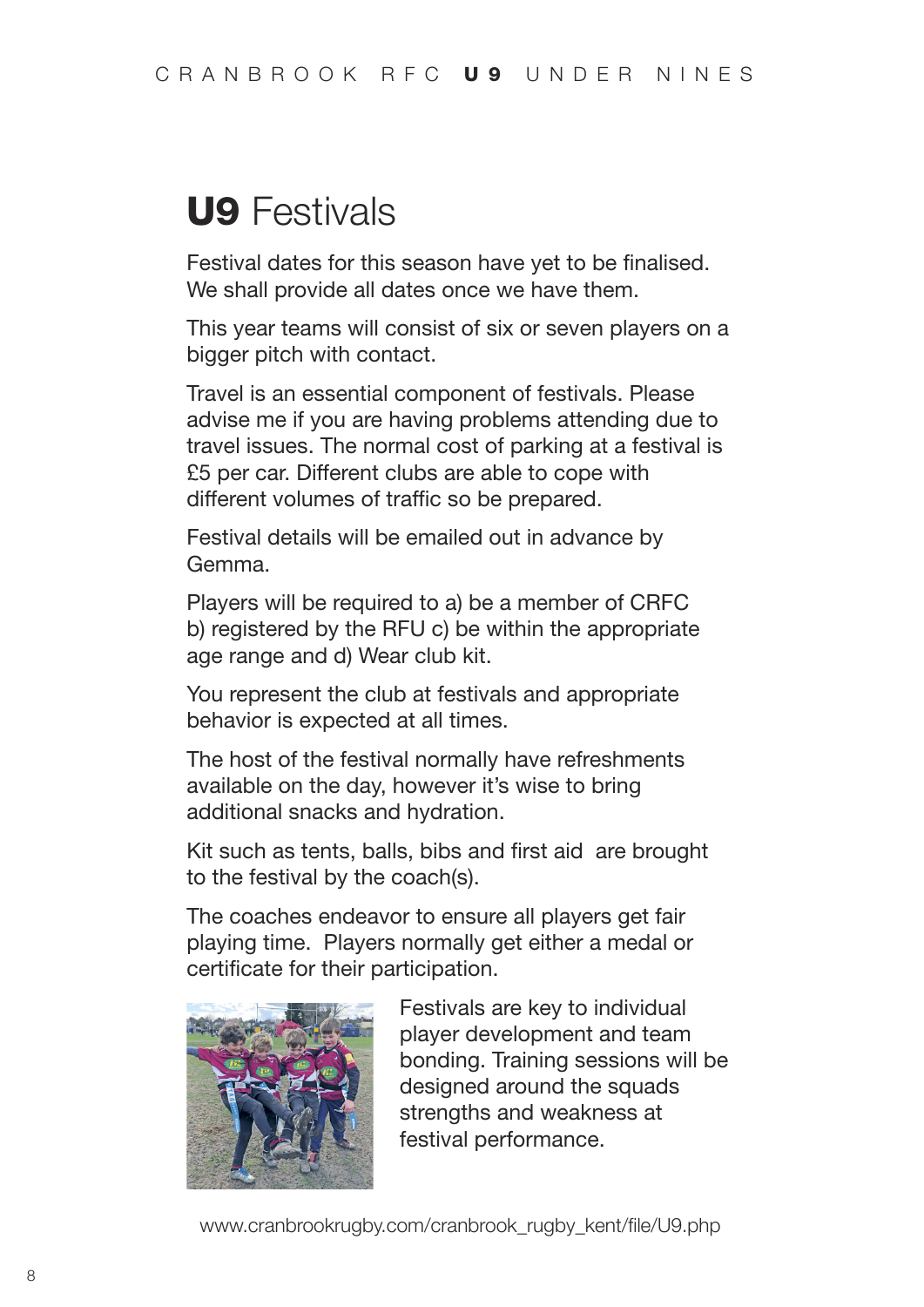## **U9** Coaches

U9s currently have two Coaches; Martin Taylor (Head Coach) and Darren Wilson.



*Martin Taylor*

#### **Martin Taylor** (Head Coach)

Martin is responsible for all aspects of the U<sub>9</sub> squad.

Martin has a wealth of experience of coaching various sports but specific to rugby he has undertaken the following courses:

- Headcase Concussion Awareness for coaches
- Play it Safe
- Rugby Ready,
- Quilter Kids First Rugby Working with Children
- Quilter Kids First Rugby U7
- Quilter Kids First Rugby U8
- Quilter Kids First Rugby U9
- Quilter Kids First Rugby U10
- Quilter Kids First Refereeing Children
- CARDS.

Having played rugby and football at school, he was spotted as a Goalkeeper by Gillingham FC, however injury forced him into taking up refereeing. He did this for a number of years to the level of semi pro. He also obtained the role of FA Tutor Licensed Referee Instructor for the National FA.

Following the birth of his son, he instigated the revival of the mini's section at West Norfolk RFC for players between 3 - 6. Following a move to Kent, he joined Cranbrook RFC and has Head coached the U7's and  $18<sup>o</sup>$ 

Martin is very much looking forward to integrating the players into the contact form of the game.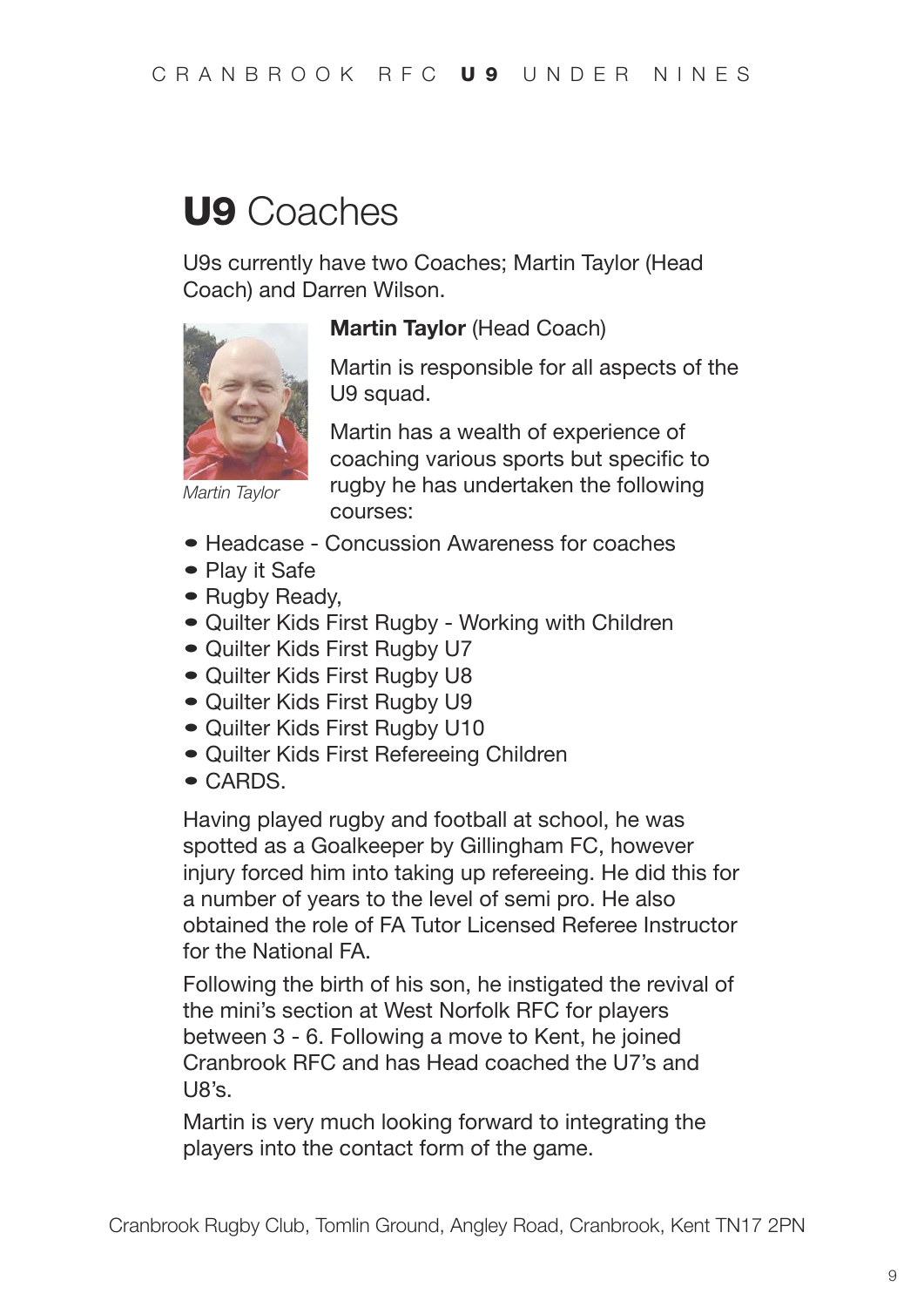## **U9** Coaches continued



#### **Darren Wilson**

Darren played rugby at school in Maidstone and is a qualified Fitness **Instructor** 

*Darren Wilson*

He coached U8s last season and U7s the season before with his own twin sons Charles and Henry in the squads.

Darren has the following England RFU Coach Training Qualifications, with more planned this season:-

- Headcase Concussion Awareness for Coaches
- Play It Safe.
- Rugby Ready.
- Quilter Kids First Rugby U7.
- Quilter Kids First Rugby U8.
- Quilter Kids First Rugby U9.
- Quilter Kids First Rugby Refereeing.

Darren is keen to promote T.R.E.D.S (Teamwork, Respect, Enjoyment, Discipline, Sportsmanship) at all times on and off the pitch to all squad members, parents and spectators and make Rugby a highly valued part of their lives.

If you would like to discuss anything or have any concerns, suggestions and ideas, both Coaches are available for a chat after each training session in the club house.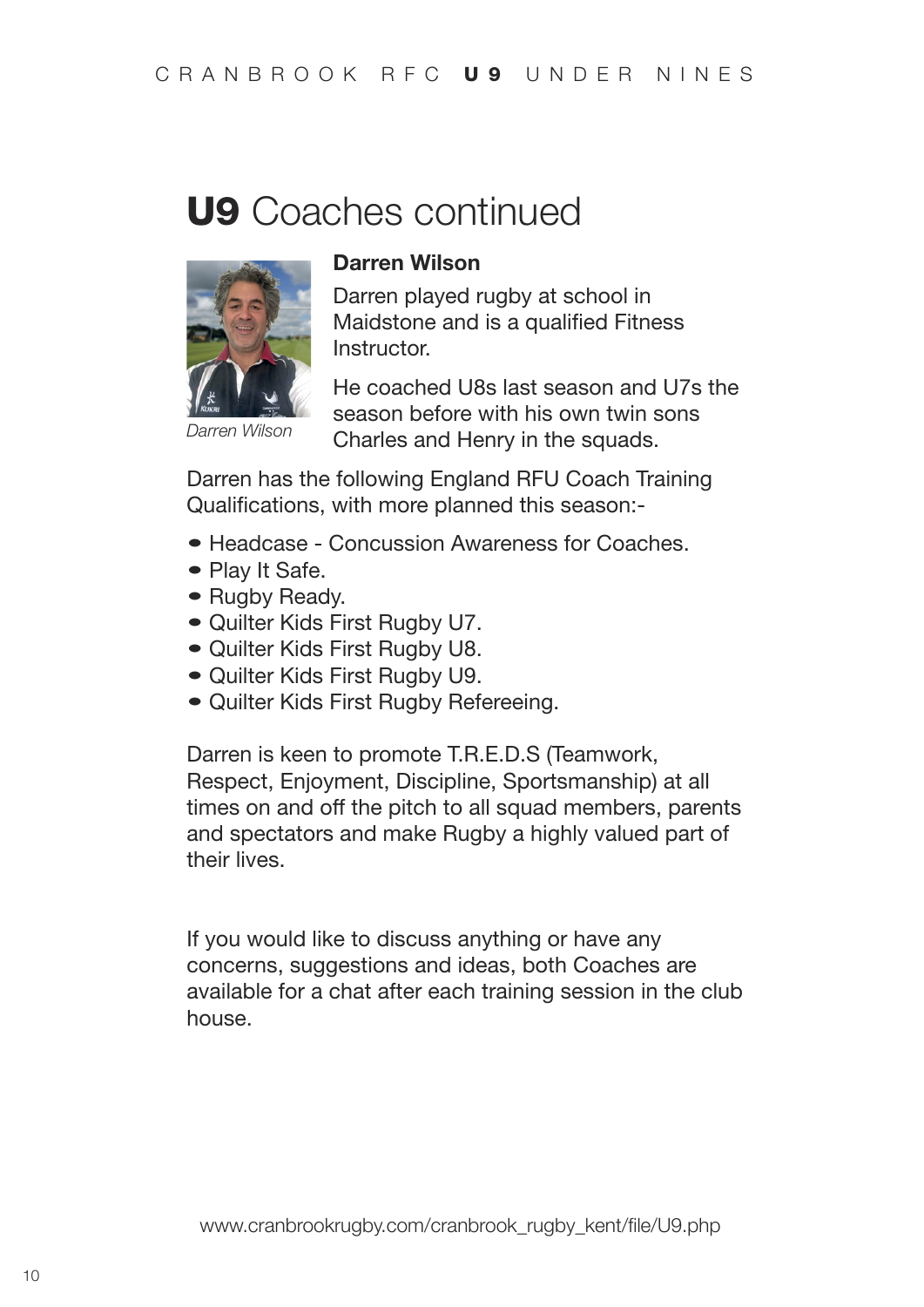## **U9** Safety & Welfare

The club treats welfare of the players as a paramount priority. Both coaches have been DBS checked, completed the England RFU Headcase, Rugby Rady and Play It Safe safeguarding courses and hold First Aid accreditation.

Coaches will reserve the right to remove players that they feel are unfit to play.

The clubs appointed Child Welfare Officer is Michelle Forknall.

## **U9** First Aid

Martin holds a St Johns qualification in first aid. Darren has a rugby specific first aid qualification.

Some of the Squads Parents also have first aid qualifications.

A first aid kit is located in the training kit bag at both festivals & training. First aiders are not allowed to administer pharmaceutical medication.

If a player has a specific medical conditions then please discuss with the coaches the appropriate medical treatment protocol.

Festival first aid is provided by the host, with organisations such as St Johns available on the day.

The clubs lead on first aid is Ruth Davies.